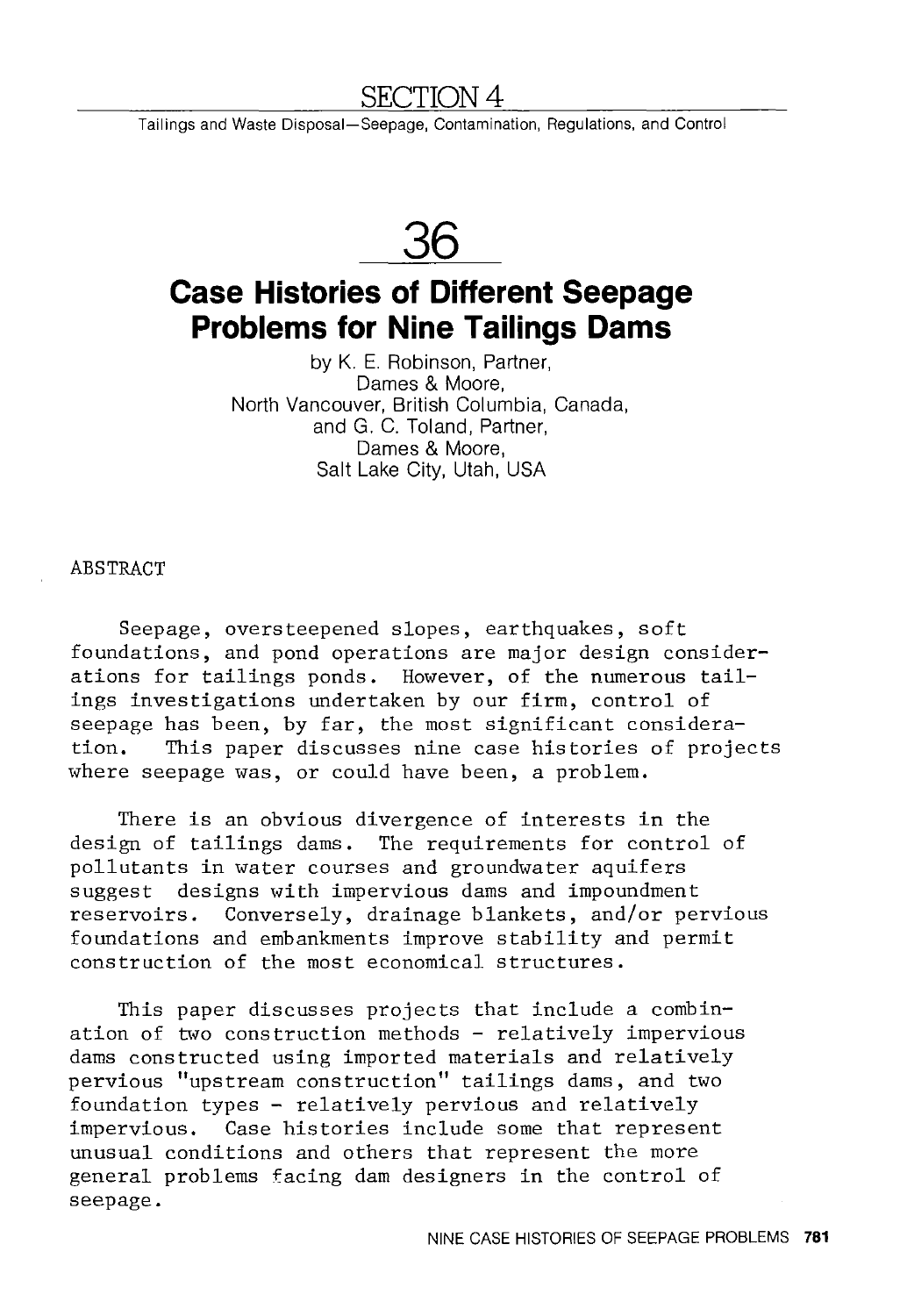#### INTRODUCTION

Tailings disposal problems have faced the mining engineer for many years. Historically the easiest and most economical solution was to discharge tailings slurry by gravity to the nearest body of water and let nature take care of the disposal problem. However, as communities and farming activities have encroached on mining areas, and fishing industries and interested individuals have applied pressure to government regulatory bodies, the need for properly engineered tailings disposal areas has become apparent. There are many factors that influence the final dam design utilized at a given site such as: topography, geology and foundation soils, tailings properties, method of deposition of slurry, hydrology, alternate use for the impoundment area for water storage or evaporation, availability of construction materials, time constraints, monitoring requirements, costs, stability, seepage limitations and reclamation. All these factors combine to place specific restrictions or boundary conditions on the designers ability to develop a cost effective structure.

Generally the item that affects the design of the impoundment facilities the most is the impact of seepage on stability and pollution control considerations. This paper discusses nine specific projects where seepage was a major factor in the design and/or remedial treatment was required.

It is unfortunately apparent in these case histories that what is good for stability is usually bad for contamination and vice versa. In some of the examples it is apparent that emphasizing one at the expense of the other has caused specific problems.

## TYPES OF DAMS AND FOUNDATION CONDITIONS

The traditional way to construct tailings dams has been to use the "upstream construction" technique. This normally involves constructing a starter dam using existing natural soils within the ultimate pond area, mine waste rock or other borrow sources. Tailings are then spigotted from the face of the dam until the crest of these starter structures has been reached. Successive extensions of the dam are then constructed by excavating by hand, or machine, the tailings adjacent to the crest in a series of short steps as shown on Figure 1. Because most tailings materials are either relatively uniform fine sandy silts or silts with some sands, this procedure has often resulted in a stable structure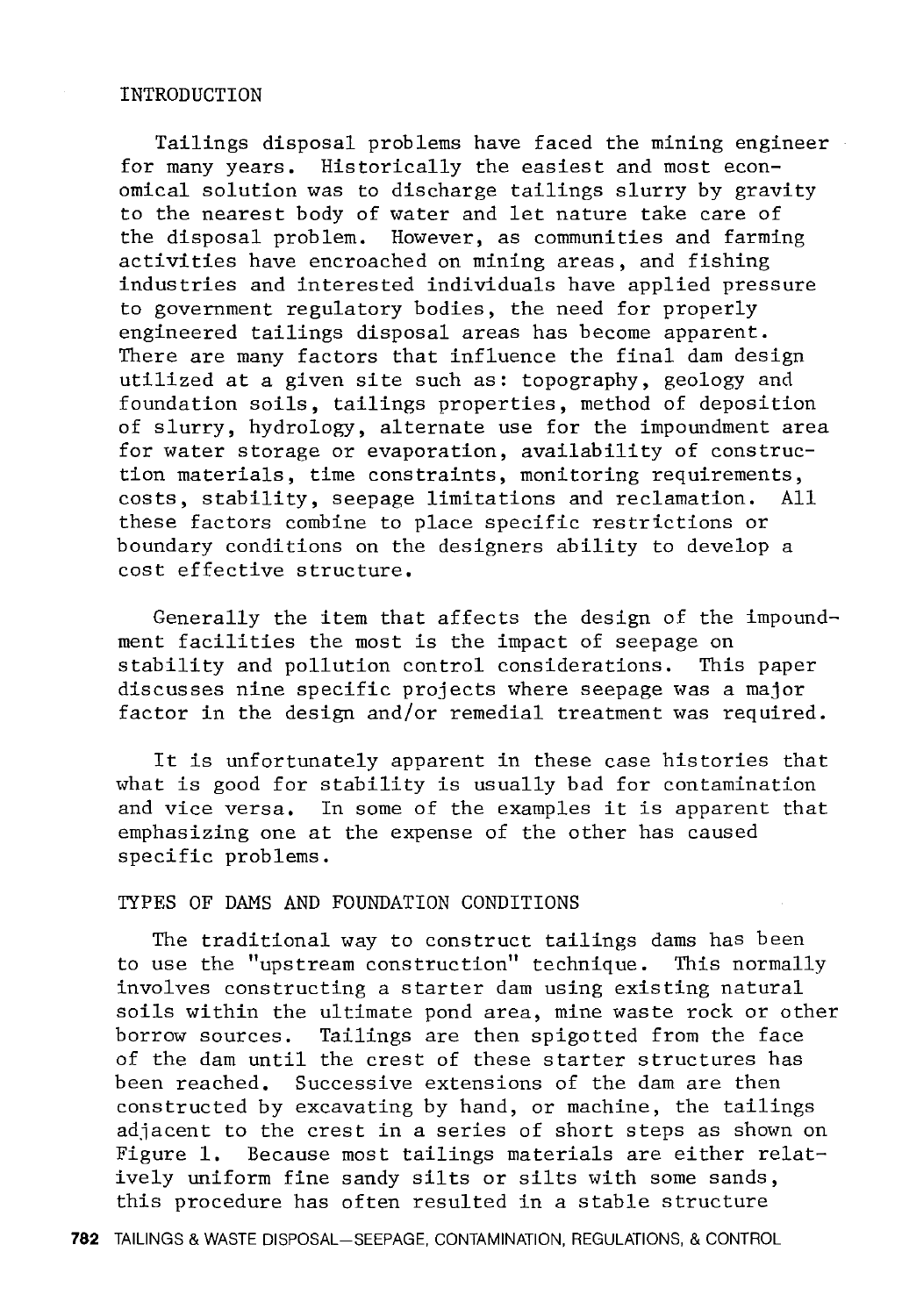

## **UPSTREAM CONSTRUCTION**  WITH TAILINGS

**FIGURE I** 

because of the natural segregation of sandier materials near the face of the dam and progressively finer materials away from the dam until a "slimes" zone has been reached in the vicinity of the water pond. However, this type of structure can cause stability problems if: 1) the starter dam is constructed using relatively impervious material so that the phreatic surface rises to the outer face of the structure; 2) slimes pockets are permitted to form close to the crest of the dam so that seepage emerges in perched zones up the extending slope; 3) flood conditions combine with slurry deposition to result in a significantly high phreatic surface; or 4) significant earthquake loading results in liquefaction or high stresses in the tailings backfill. This paper discusses five projects where "upstream construction" has been used to raise tailings dams over both pervious and impervious foundations.

Pervious foundations are those that have a higher  $4^{n}$  continuation of  $10^{-4}$  continuations in  $10^{-4}$  continuations in  $10^{-4}$  continuations in  $10^{-4}$  continuations in  $10^{-4}$  continuations in  $10^{-4}$  continuations i bility than the tailings backfill - greater than  $10^{-4}$  centimeters per second. These foundations are most conducive to dam stability as they provide a continuous drainage blanket under the tailings backfill. Impervious foundations, where the permeability is less than the tailings, are most suitable where seepage control is required. However, for this type of foundation more care is required in designing and constructing the dam to ensure overall safety.

Increasing pressure from society to reduce pollution of streams and groundwater aquifers, particularly from radioactive wastes has resulted in the need to prevent seepage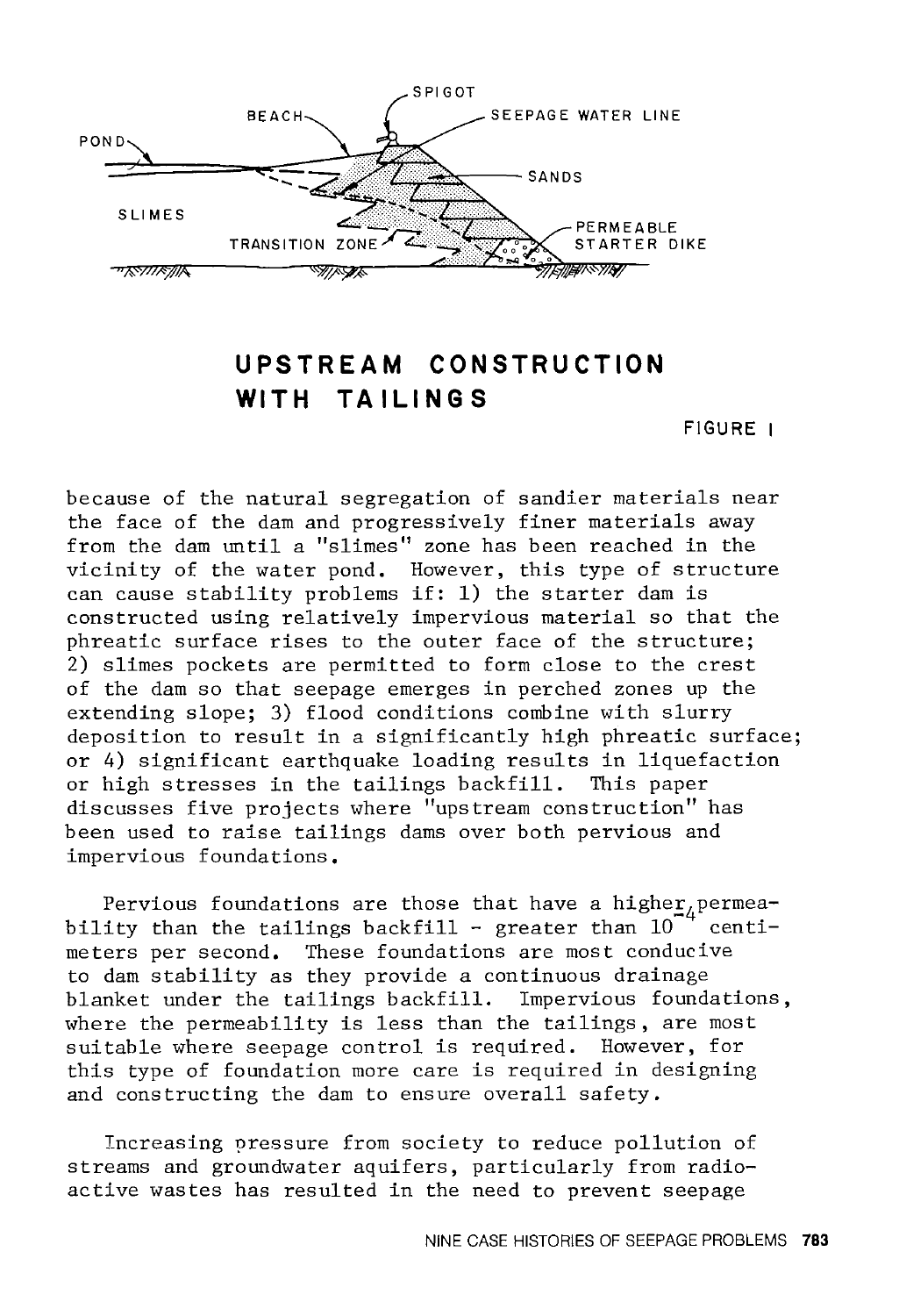from some tailings impoundment facilities. Because requirements for milling activities may result in a need to store water in the tailings pond for recirculation or evaporation purposes, it may be more economical to discharge total tailings at high elevation against a hillside and have slimes and water accumulate at the dam face. Under these conditions it is necessary to construct relatively impervious dams with imported materials using "downstream construction" techniques. This type of construction is illustrated on Figure 2 which shows a total dam completed in one construction phase, or a staged structure with sloping upstream section of relatively impervious material. Four projects where impervious dams have been placed over impervious foundations are discussed



(a ) **TOT AL DAM** 



## **DOWNSTREAM CONSTRUCTION WITH IMPORTED MATERIALS**

FIGURE 2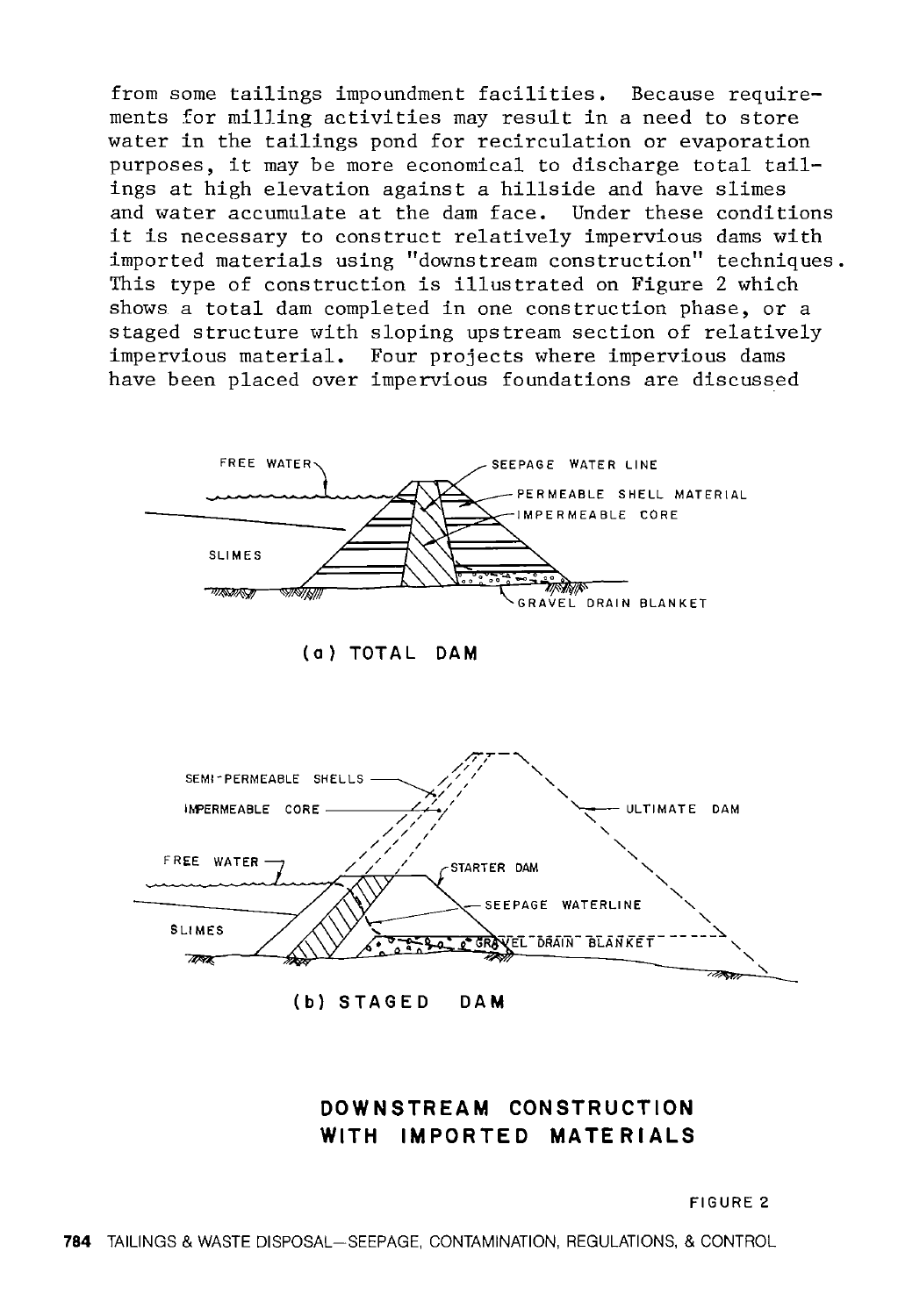

PROJECT I TYPICAL DYKE SECTION

FIGURE 3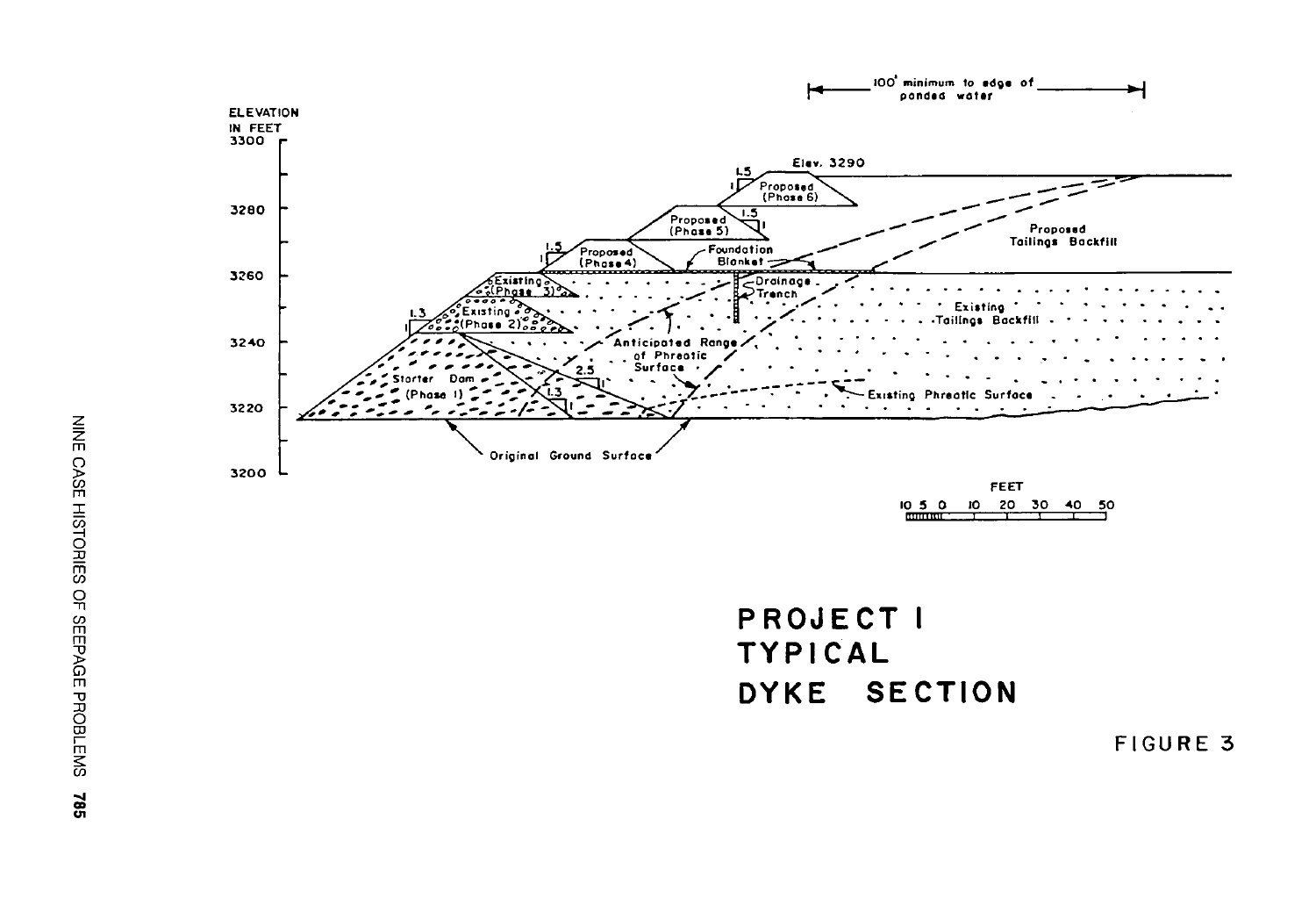including two cases where the foundations were not as impervious as had originally been anticipated.

RELATIVELY PERVIOUS FOUNDATIONS

Upstream Construction

Project 1.

This project involved the design of an extension to an abandoned silver tailings impoundment area in the Coeur d' Alene Valley of Idaho. The existing pond was constructed on limited land area where the southern boundary was defined by a railway and the Coeur d'Alene River and the north and west boundaries were defined by a relatively steep hillside. The impoundment covers an area of approximately 1400 by 300 feet. The maximum height of the dam of 45 feet had been developed in three raises between 1967 and 1975 as shown on a typical cross-section, Figure 3. Upstream construction techniques had already been utilized with a resulting relatively steep outer slope. Fortunately the foundation soils below the dam consisted of very pervious sand, gravel and cobbles and the starter dam was constructed of similar materials which were excavated within the impoundment area. Because of the topography, it was desired to raise the dam in three 10 foot lifts to a maximum final height of 75 feet.

Problems associated with the design of the raised embankment included: stability considerations because of the steep existing outer slope, slime pockets near the embankment face, control of the phreatic surface and development of a suitable decant system for the raised sections.

Piezometers installed prior to, and during, our investigations indicated that the phreatic surface was very low within the impoundment area and close to the foundation sand and gravel in the vicinity of the perimeter embankment. Standard flow net analyses indicated that the phreatic surface should be higher. Fortunately, it was possible to complete a full-scale, insitu, constant head permeability test for a period of about 6 weeks. A pond of water was maintained over about 50 percent of the tailings impoundment area by pumping water at the rate of 450 gallons per minute for about 16 hours per week. By monitoring piezometers it was possible to establish that the predominant seepage path is downward through the tailings backfill and into the permeable foundation gravels. This indicated that there are sandy areas vertically connected throughout the backfill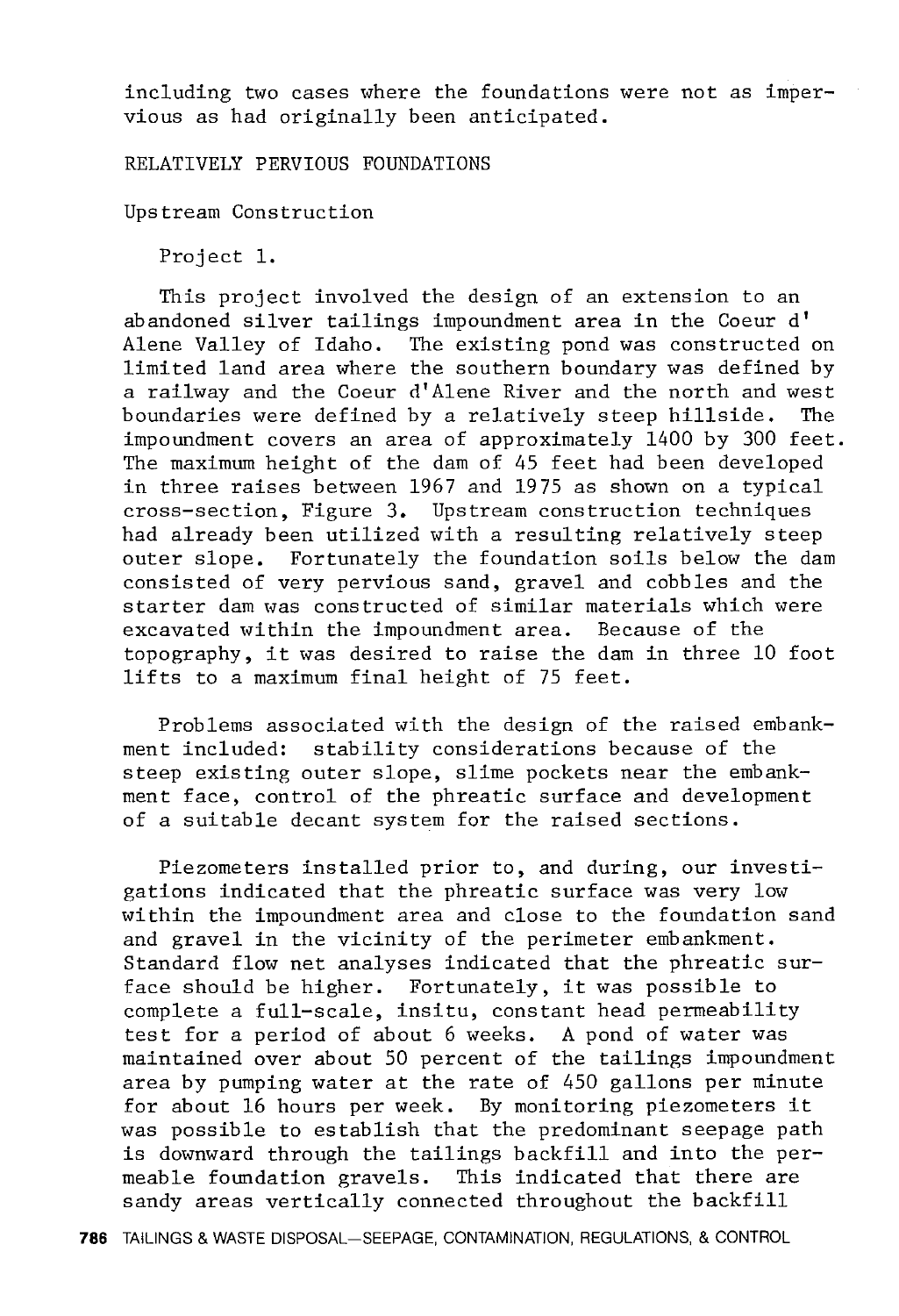near the embankment face which intersect slimes pockets that<br>could otherwise cause perched water zones. This observation could otherwise cause perched water zones. agrees with experience on other projects where granular foundations underlie tailings impoundment facilities.

Based on the field investigation and full scale permeability and laboratory tests, the raised embankment crosssection shown on Figure 3 was designed. This design included excavating a drainage trench through the upper area of the existing tailings to cut through some fairly continuous slimes zones to provide more positive interconnection between sand zones. The overall slope was flattened to 2 horizontal to 1 vertical from the original slope of 1.3 horizontal to 1 vertical. With the drainage provided, a range of phreatic surfaces as shown on Figure 3 is anticipated. Under these conditions the dam will be stable, even under design seismicity which was studied in detail as discussed in a paper by McKee, Robinson and Urlich (1978)\*. To determine actual phreatic surfaces and provide for remedial action, if necessary, such as further slope flattening or keeping the pond more than the design requirement of 100 feet from the crest of the dike at any stage, a series of piezometers have been installed and additional piezometers will be placed during future extensions of the dam. Water level monitoring is vital to the design concepts discussed above, and requires specific mine action.

Project 2.

This project involved a tungsten disposal area near Bishop, California. Tailings have been discharged against a relatively steep talus-covered valley wall of Pine Creek Canyon. A series of four tailings ponds have been established over a 4000 by 900 foot area. The ponds are confined by Pine Creek on one side and the talus slopes on the other. The four ponds are constructed adjacent to one another in a stair-step configuration. The maximum embankment heights are in the order of 200 feet with side slopes developed by "upstream construction" methods of between 1. 2 and 1. 8 horizontal to 1.0 vertical, as indicated on the typical section shown on Figure 4. A unique feature of this project is the high perimeter embankment which was recently subjected to significant earthquake accelerations, with no apparent signs of distress,

\*References are included at the end of the text.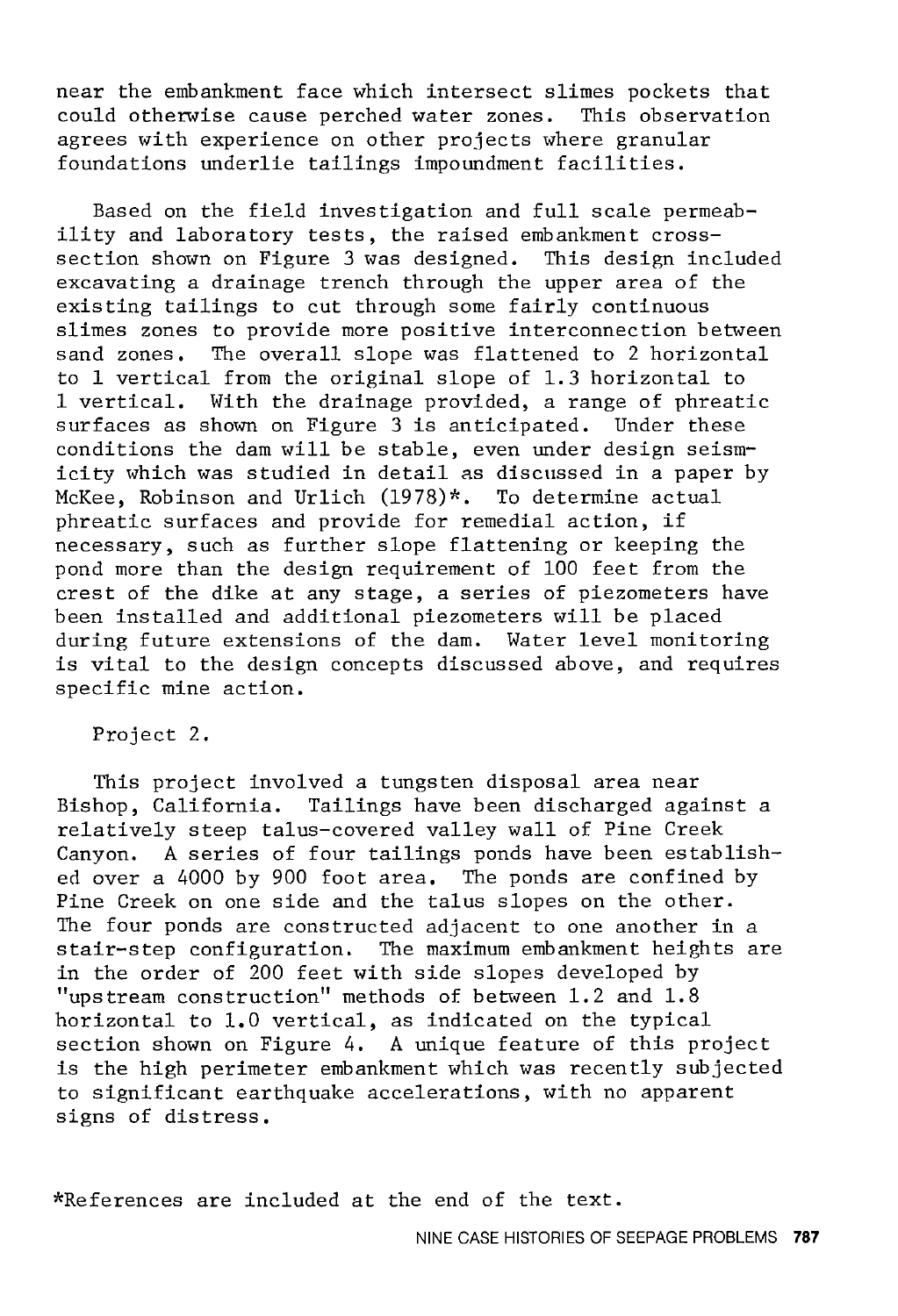



**FIGURE 4**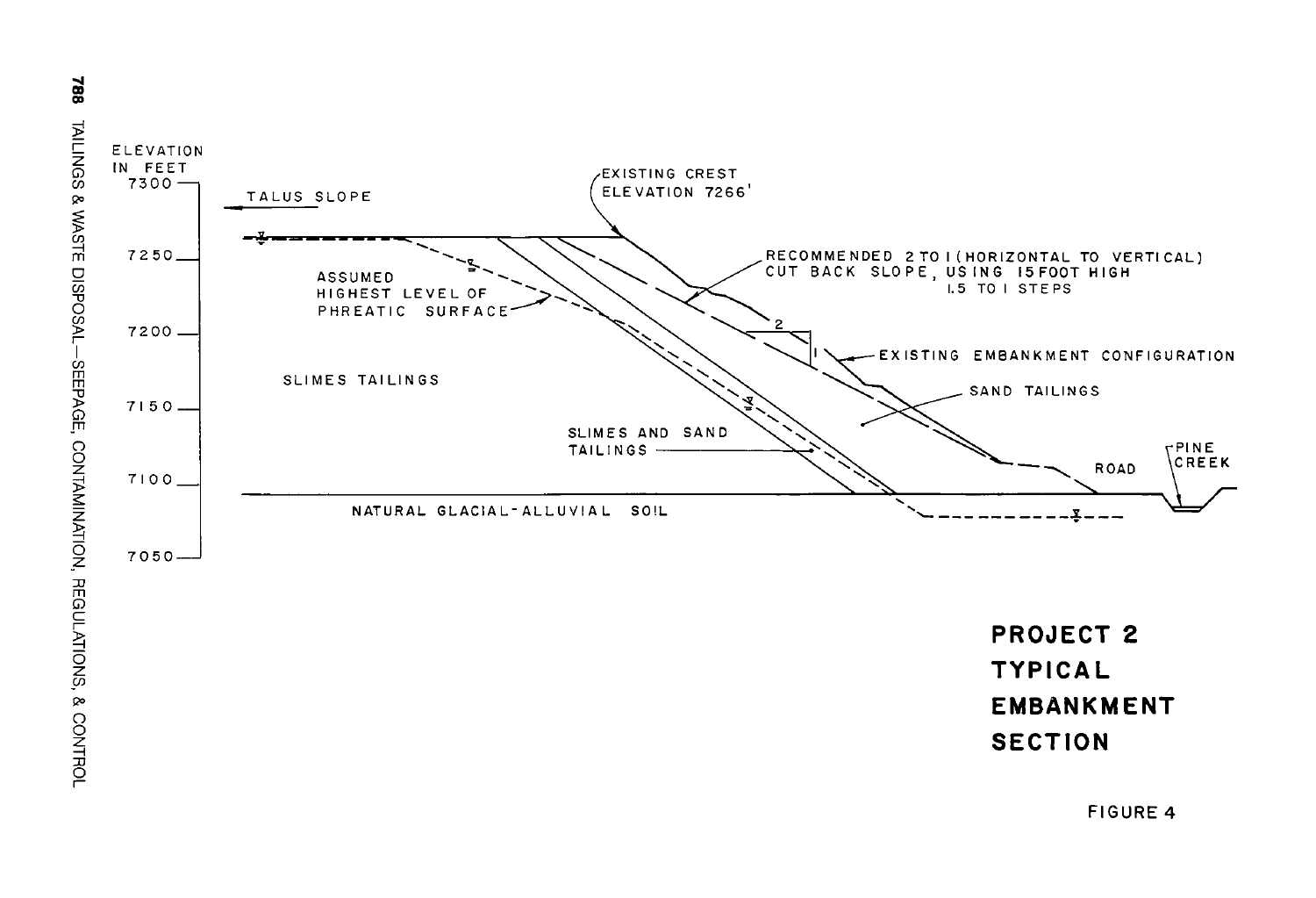Foundation conditions below the tailings ponds consist of a combination of talus from the adjacent mountain slopes and finer grained, glacio-alluvial soils. The permeability of the foundation soils ranges from moderately low to high. However, the back boundary of all the ponds is formed by highly permeable talus which provides direct drainage into the more highly permeable foundation soils, as indicated schematically on the valley profile shown on Figure 5. Decanting of liquids from the pond surfaces has not been required because of the permeable nature of the talus backing. In Pond 3 where the talus tends to be somewhat less permeable, infiltration wells have been installed to provide decanting directly into more coarse talus at lower elevations.

With this highly permeable zone at the back of the impoundments, it was assumed that the phreatic surface was very low within the tailings near the embankment face and that this was the reason for the long term stable condition of the embankments. However, high water level readings in old piezometers resulted in our recent investigation. The purpose was to determine if the phreatic surface was high and, if it was, what remedial action to take, if any. Fortunately, our investigation, which included the installation of a number of isolated piezometers in each boring, detected only nominal perched water levels in some areas where slimes had been allowed to accumulate near the face of the dam. Overall stability was not adversely affected.

Of special interest during our investigation was an earthquake about 12 miles from the site of Magnitude 5.7 on the

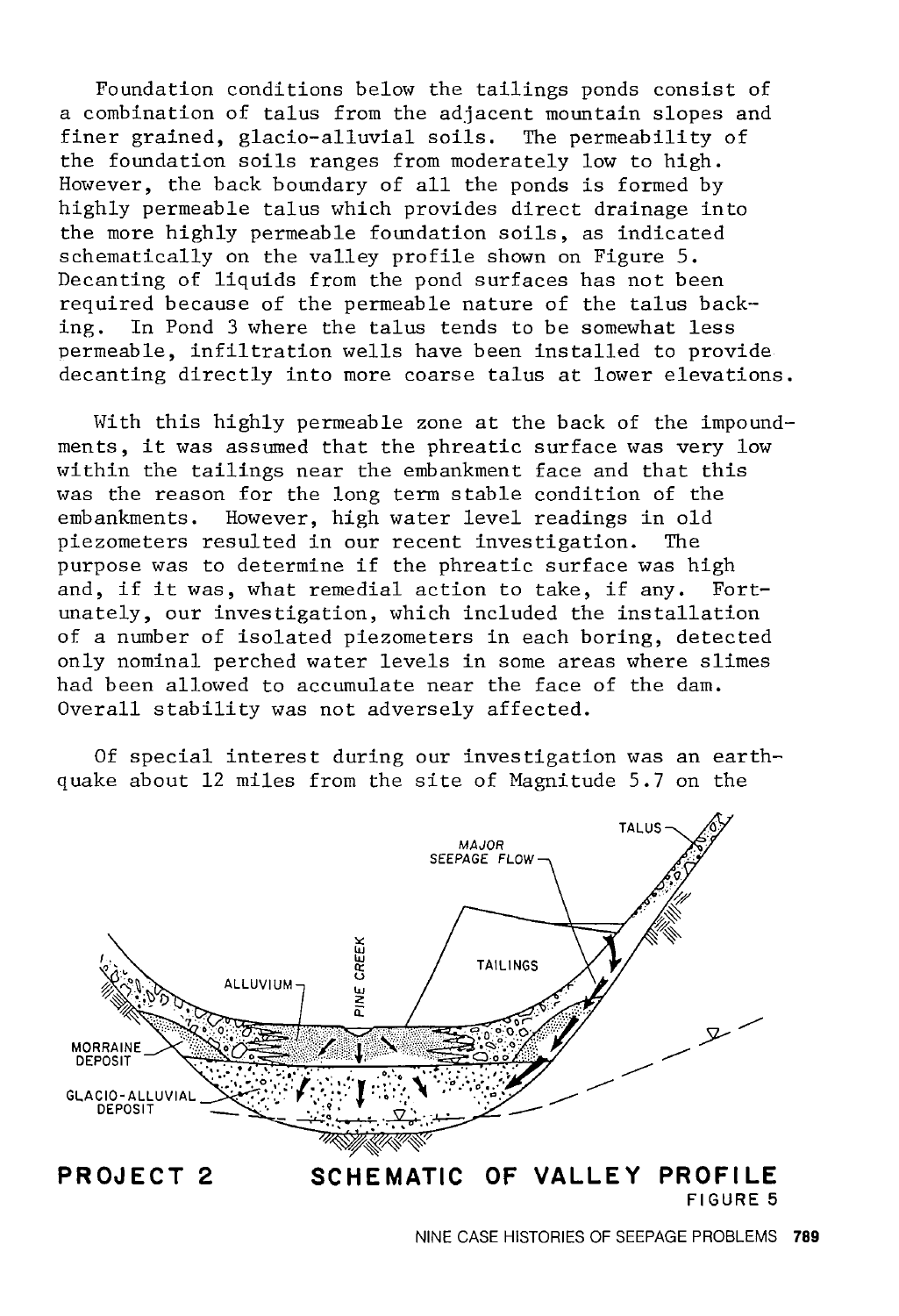Richter scale which caused estimated accelerations at the base of the embankments of about 0.12g with peak accelerations approaching 0.2g. Drilling was in progress at the time of the quake and our inspector observed numerous rock-<br>falls and minor slides on the adiacent hillsides. The drill falls and minor slides on the adjacent hillsides. rig was shaking so violently that the drill rod bent in the hole and a just recovered sample partially liquified. However, the embankment suffered no distress and the only signs of disturbance were observed in areas adjacent to ponded water back from the face, where settlement indicated minor near surface liquefaction.

Back stability analyses of the slopes using the actual earthquake loading conditions confirmed that the phreatic surface had to be extremely low, as indicated on Figure 4, and there was significant apparent cohesion in the sand zone near the face of the dam. Tailings disposal by spigotting from successive upstream construction lifts resulted in a series of three zones of tailings including an outer sand zone, an intermediate silty sand to sandy silt zone, and an interior slime zone as indicated on Figure 4.

This project indicates that under extremely favorable site conditions a very economical structure can be utilized to store tailings to relatively high final elevations. However, our investigations did indicate that long term stability should be improved slightly by flattening the overall slope as shown on Figure 4 to 2 horizontal to 1 vertical. This flattening can be completed efficiently and economically by utilizing the stripped material to raise successive lifts of Pond 4 which is presently only 30 feet high.

Impervious Dams

Project 3.

This tailings disposal project located in Europe was designed as an impervious dam founded on an impervious foundation. However, because of unusual conditions in the immediate vicinity of the dam, problems developed which required remedial treatment. It was intended that the dam act as a water storage reservoir because of the need to recycle as much water to the mill as possible. Because of limited available borrow materials, it was necessary to construct the 80 foot starter dam using rockfill with a thin concrete liner on the upstream face to provide an impervious boundary. Tailings would be discharged up the valley from the dam to form a sloping beach front with slimes accumulat-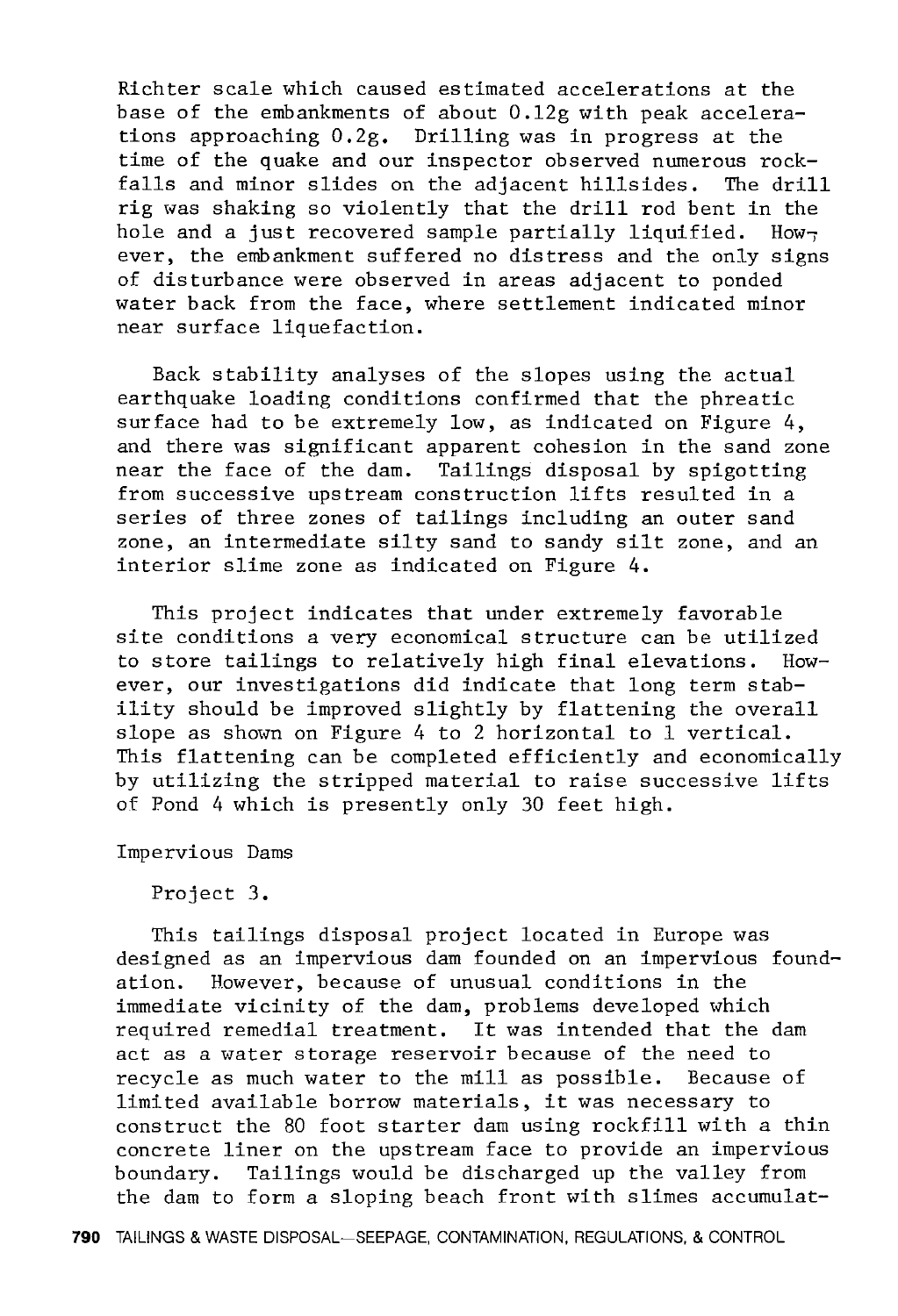ing near the dam and a water pond adjacent to the structure. Foundations under the reservoir consisted of relatively impervious slates which have almost vertical bedding. The dam itself is founded on a vertically bedded Karstic limestone formation which forms the most resistant part of the valley. The strike of the formation is parallel to the ax The strike of the formation is parallel to the axis of the dam and the limestone extends just past the upstream<br>toe. The Karstic pature of the limestone was recognized and The Karstic nature of the limestone was recognized and a grout blanket was placed over the exposed limestone in the reservoir area.

During initial filling of the reservoir sinkholes developed on a number of separate occasions which resulted in draining of the reservoir, subsequent repair by placing mine waste and debris in the exposed sinkhole and refilling of the After the last sinkhole developed, an investigation was completed to establish the extent and degree of sinkholes that could exist in addition to those already observed, and to develop remedial measures to prevent further sinkholes from developing. This would be particularly critical during future extensions of the dam which would raise it to an ultimate height of 200 feet.

The area where the sinkholes were observed was immediately upstream of the toe of the concrete face in the center of the valley. At this location it had been extremely difficult to completely strip and clean the fine grained soils at the base of the valley during construction because of water and available space. During the subsequent investigation a number of interconnected sinkholes were uncovered when this area was carefully stripped. In addition, very extensive caverns were detected in the limestone formation in the left abutment near the crest of the ultimate dam.

Two solutions were proposed to solve the problem and permit tailings disposal as quickly as possible. One included deposition of tailings from the dam face to develop a sand zone adjacent to the dam. This would be combined with a granular drainage blanket over the Karstic limestone formation. This approch would keep the ponded water away from potential future sinkholes and provide a filter above the limestone. The second alternative, which was ultimately chosen, consisted of placing a ten-foot thick zone of mine waste over the limestone on the assumption that this material would bridge and plug potential sinkholes that could develop during future operations. Both solutions required extremely careful cleaning of all soil over the unprotected limestone and plugging of any openings in the limestone with a combin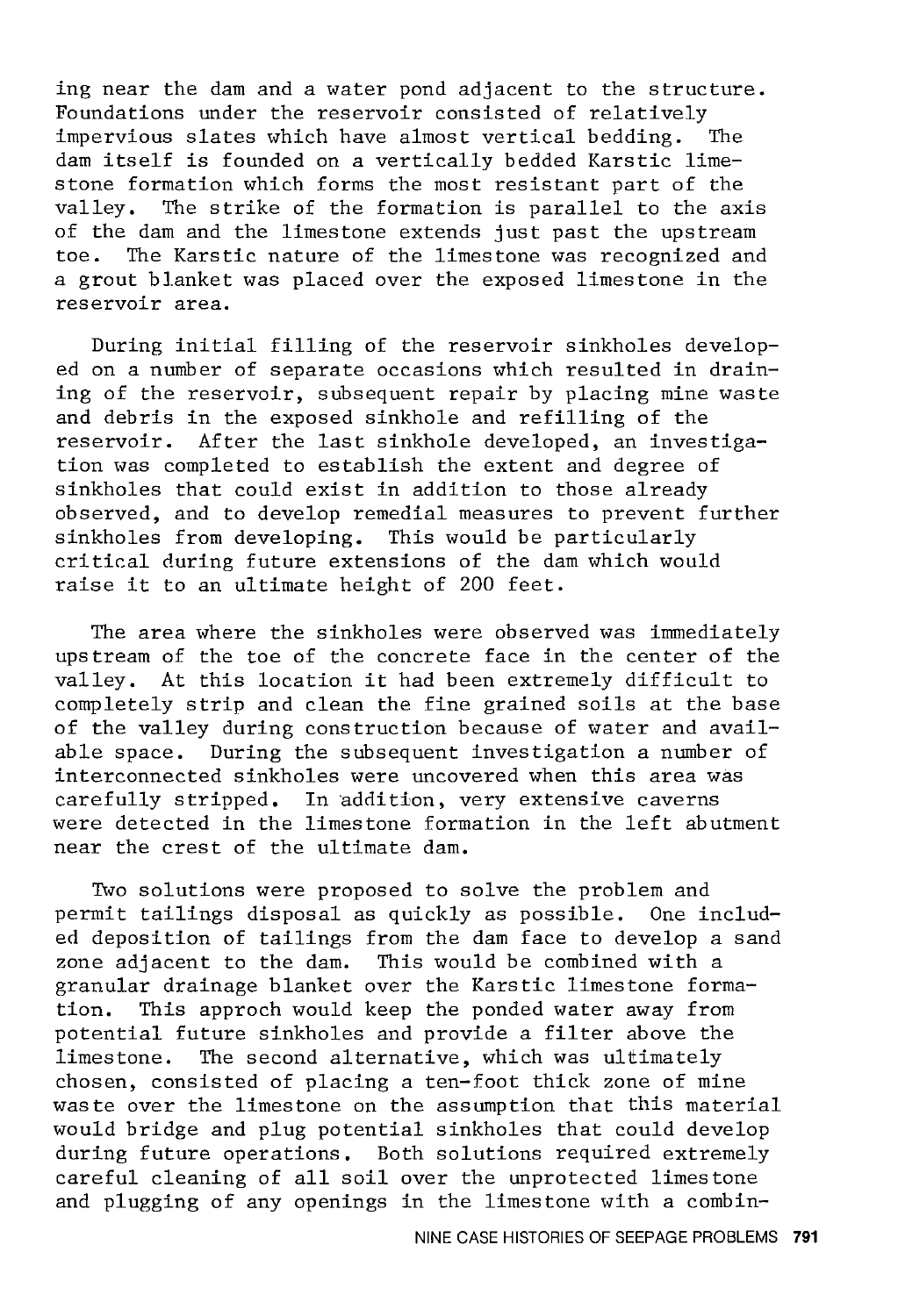ation of mine waste and concrete.

Project 4.

This project is typical of a number of soda-ash plants in the Green River area of Wyoming. These projects involve the construction of relatively impervious dams to form a reservoir for the storage of insols and to act as evaporation ponds for the disposal of liquids. A number of years ago when these projects first evolved, environmental regulations regarding seepage control were not as stringent as they are at present. For this reason the original designs, while cognizant of seepage potential, did not provide as positive a cutoff to seepage losses as is now deemed necessary. One specific project involved the construction of an earth<br>embankment with a maximum height of 80 feet. The dam was embankment with a maximum height of 80 feet. constructed using a relatively impervious embankment section as shown on Figure 6 with upstream and downstream slopes of 2.5 horizontal to 1 vertical. Because of the highly fractured nature of the foundation rock near the surface, a cutoff trench was included below the dam which tied into the embankment. This design followed a comprehensive field investigation including holes drilled through rock with packer tests to estimate permeabilities. The design anticipated seepage losses in the order of 100 gallons per minute.

After filling, red stained water seeping beyond the toe of the dam caused concern to regulatory agencies. Upon further investigation, it was apparent that the approximate 150

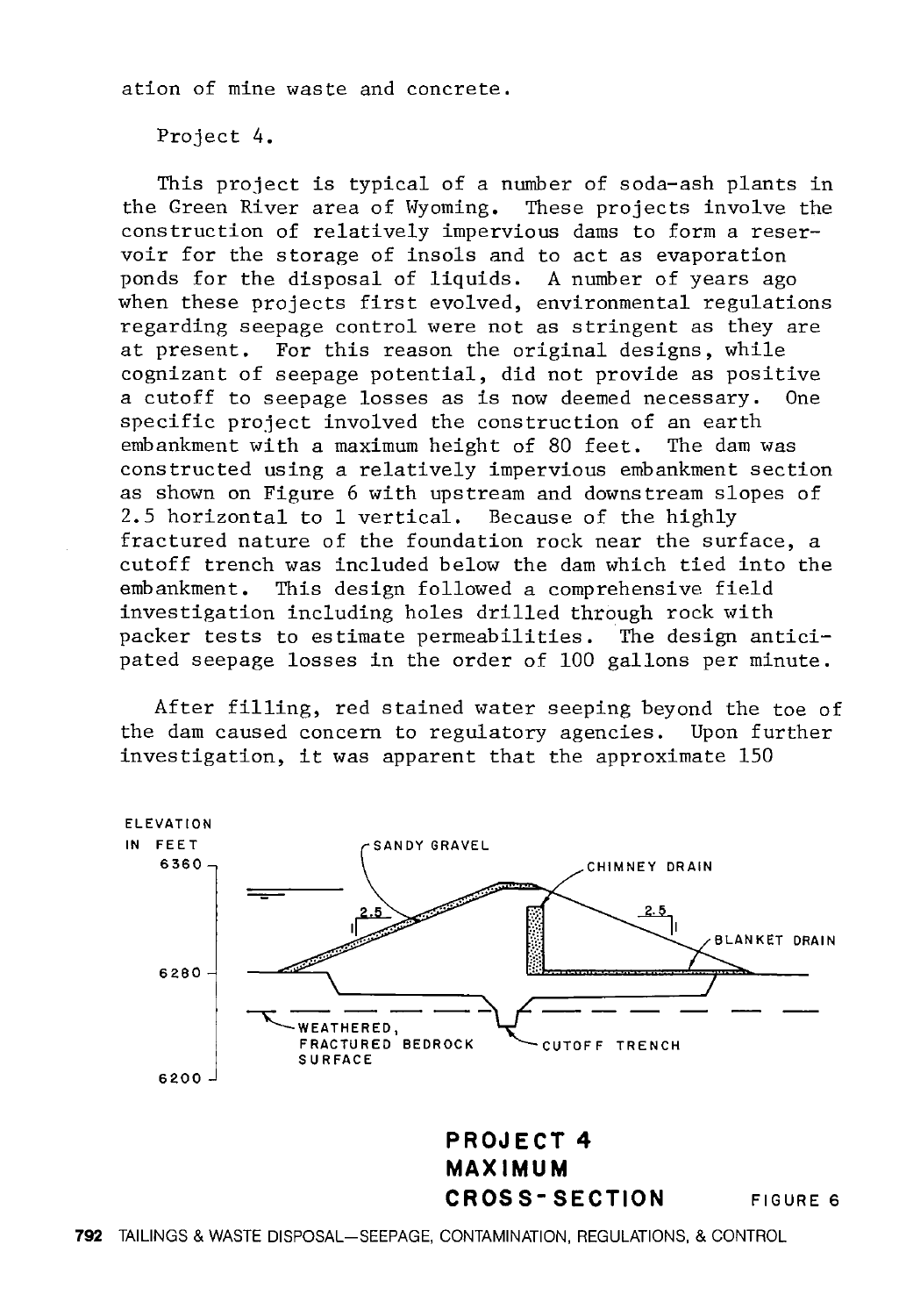gallons per minute of observed seepage was indicative of water losses from the reservoir which passes into fractures that extended below the impervious cutoff toward the abutments of the dam. While the total volume of seepage was not exceptional, and was within the limits of reasonable estimates, the effect on environmentalists was significant because of the color and its visual impact.

For this project remedial action was not required because of the existence of an old pond at a lower elevation down valley from the dam under consideration. This dam acts as a secondary evaporation pond with excess water pumped back to the upper pond. However, the significance of minor geologic features such as interconnected fracture zones beneath impoundment areas which could extend around abutments or under the main fracture zone, that would be sealed by an impervious cutoff, for these types of dams must be given careful consideration in future projects. It is probable that the best solution would include a small holding pond downstream to collect and return seepage thereby reducing the need for a comprehensive cutoff below the dam which may be next to impossible to provide.

## RELATIVELY IMPERVIOUS FOUNDATIONS

Upstream Construction

Project 5.

This project illustrates the potential problems that can develop where upstream construction is utilized under uncontrolled conditions and unusual climatology. This project, located on the western flank of the Rocky Mountain Trench near Kimberley, British Columbia, involved the failure of an iron tailings dike and the subsequent loss of 2 million tons of stored tailings in 1948. Tailings had been deposited for many years utilizing the old historical procedure of raising the embankment by steps using hand mucking procedures and tailings, with spigotting from trestles mounted on the crest of the rising dam section. Details of the structure, height and size are sketchy. However, based on discussions with people involved and our observations, it appears that failure was the direct result of freezing conditions and a high phreatic surface. That particular year snow melt and spring runoff started a few weeks before the failure. However, a later cold spell resulted in extremely low temperatures and refreezing of the face of the dam which probably resulted in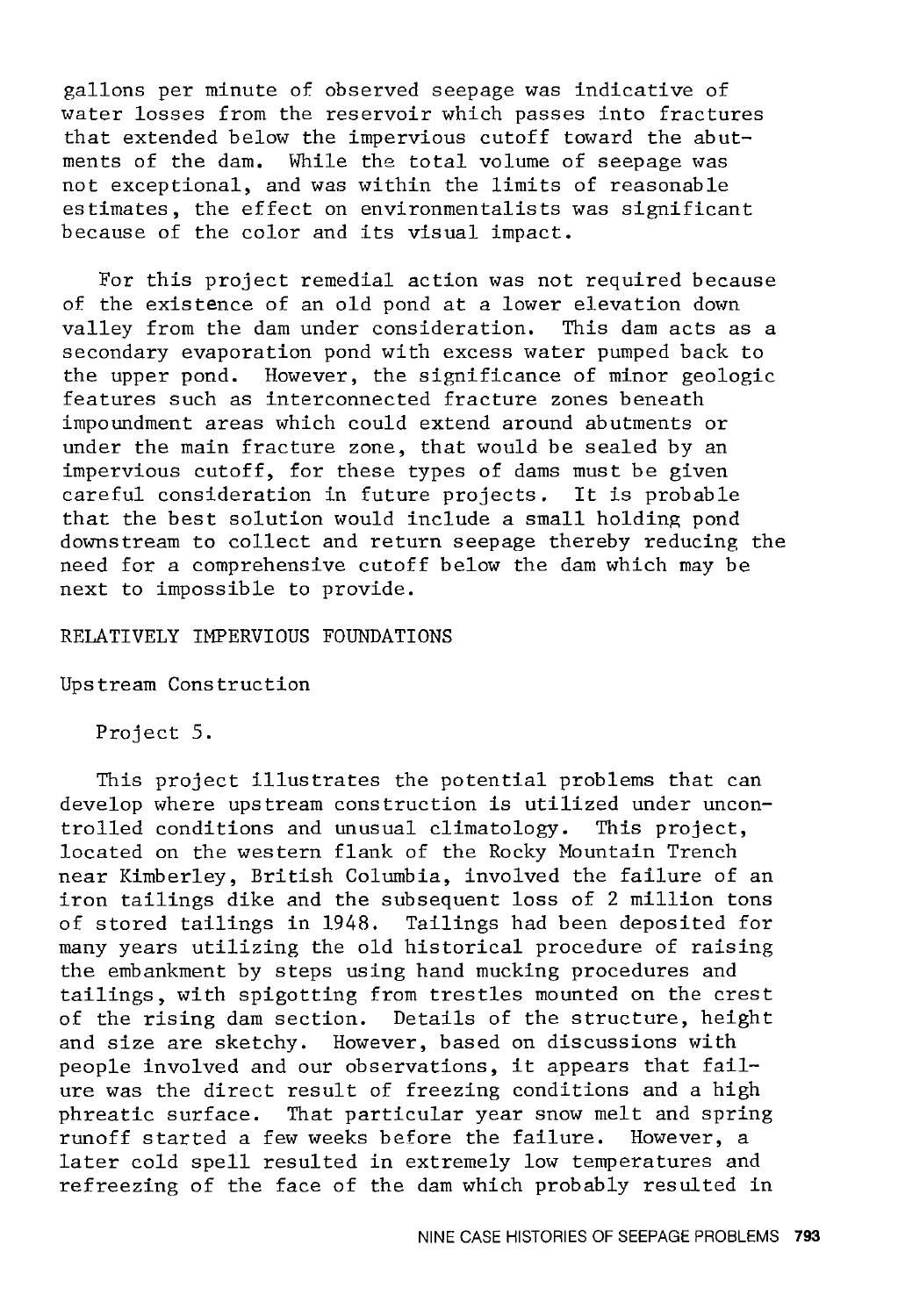a raised water surface as runoff and seepage water accumulated against the crest of the dam. A slope failure from static seepage conditions probably resulted and caused excessive shear stresses throughout the embankment and adjacent back-<br>fill. This apparently resulted in liquefaction of a large This apparently resulted in liquefaction of a large mass of tailings which flowed down a valley towards the St. Mary River a few miles away. Fortunately the two work~ men, who were attending the spigots and slurry disposal system at the time of the failure, were able to manoeuvre across frozen chunks of soil to the side of the valley as the sliding mass moved downslope.

Foundation conditions under the tailings area where the failure occurred are not known exactly. However, a recently constructed dam downstream from the failure area was placed over renmants of the old iron tailings spill which rested directly on relatively impervious glacial till. It is therefore expected that the foundation materials in the vicinity of the failure are relatively impervious.

For the new embankment system it was possible to construct a 30 foot high starter dam using silica tailings as borrow material after placing an initial 4-foot thick lift of sand and gravel to develop a working pad. Because of the sensitive nature of the saturated tailings foundation materials at the site, it was necessary to construct the first 4-foot lift slowly while frequently monitoring piezometers installed in the foundation tailings. A series of upstream construction lifts will raise the ultimate structure to a total height of 80 feet. The first 2 lifts have already been completed. Because of the sensitivity of the structure to seepage, a number of piezometers have been installed and monitored on a regular basis. A carefully designed drainage blanket at the base of the starter dam combined with spigotting from the dam crest has kept the phreatic level well within the design requirements discussed in detail in a paper by Robinson (1978).

Project 6.

This project involves a uranium tailings disposal area where upstream construction techniques were used to build an embankment of over 150 feet maximum height. The impoundment area, including two separate ponds having a total area of about 50 acres each, is situated above the San Miguel River where riverbank side slopes are in the order of 30 degrees or less. Foundation conditions for the dam consist of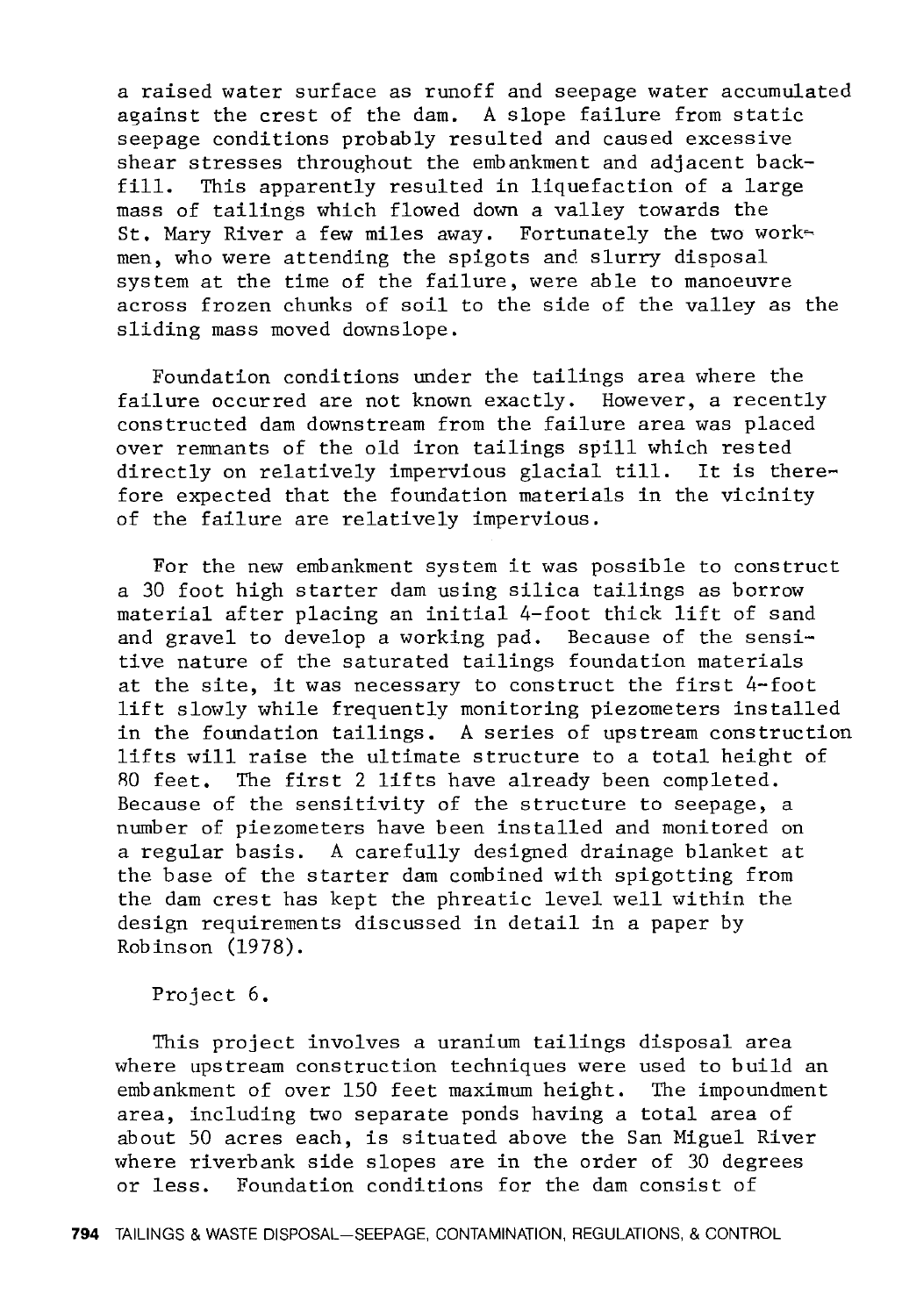relatively impervious, sound sandstone. The 25 foot high starter dam was constructed utilizing sand tailings from a previous disposal area.

The outside face of the dam varies in slope from 1.5 to 3.0 horizontal to 1.0 vertical with the flattest sections at the higher levels of the embankment as shown on Figure 7. The steep lower dam section rests directly on relatively impervious rock, resulting in seepage at the toe of the section and some erosion and degradation. A slide in one section of this lower slope occurred as a result of seepage buildup combined with surface freezing which raised the water level against the steep slope. We investigated the dam and concluded that the factor of safety under steady state seepage conditions was 1.2.

To improve stability and eliminate potential erosion and piping at the toe of the dam, we recommended that a rockfill berm be placed on the downstream face, as shown on Figure 7, and the pond be operated to keep decant water as far from the face as possible. The rock buttress fill has not yet been



SCALE= !"=100°

## **PROJECT 6 TYPICAL CROSS-SECTION**  FIGURE 7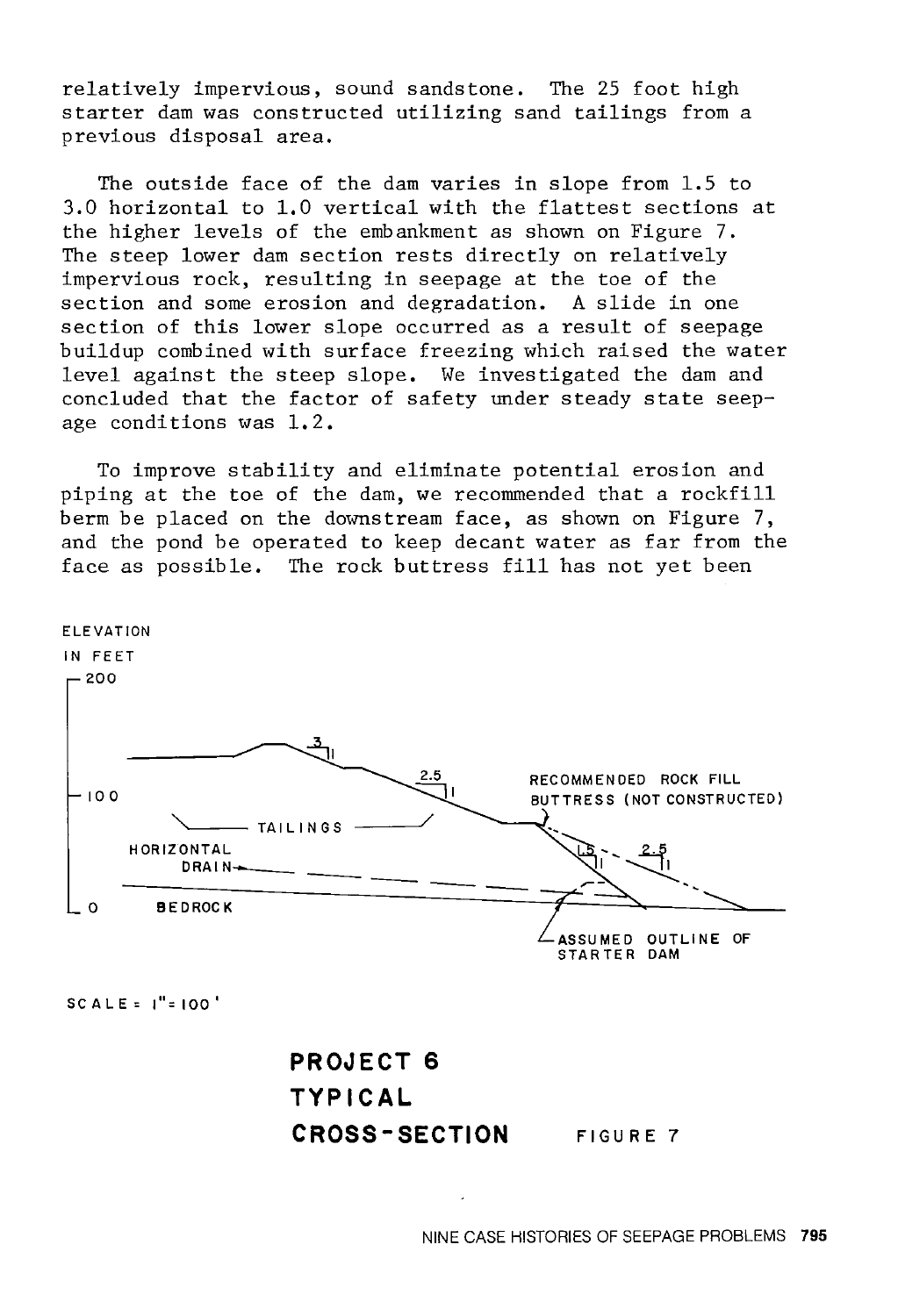constructed. As an alternative to this remedial treatment, the owner requested a test section of horizontal drains be installed which, if successful, could provide a more economical solution to the seepage problem. Based on the test section, it was apparent that drain spacing would have to be less than 5 feet along the dam which was too expensive an undertaking. The close spacing would be required because of the permeability of the sands of about  $10^{-4}$  centimeters per second, and the random pockets and layers of slimes that were within the zone requiring drainage. This can be a common problem for dams using "upstream construction" unless spigotting is completed under controlled conditions, with sufficient spigot points to minimize ponding near the crest where slimes would be deposited. The most significant factors affecting this project were the impervious rock foundation and the proximity of the pond to the dam crest.

Project 7.

A number of tailings ponds have been established at a large copper mine in Arizona. The first four ponds were located in small valleys on either side of a ridge so that they eventually combined as the tailings dams were extended to a maximum height of about 200 feet. Because of problems with one of the embankments, a new cross-section was designed for a high dam that is presently being used for tailings disposal.

Bedrock in the area is dacite which is sound where unweathered, but is generally covered by weathered rock and residual soil. This upper zone is a relatively impermeable  $10^{-6}$  centimeters per second or less. The problem impoundment area was constructed using a 45 foot high starter dam of weathered dacite - well graded silty sand with gravel. A stationary cyclone was established which directed sands to the dam crest and slimes to the back pond area. Upstream construction was then provided by excavating beach sand and placing it in 6 to 8 foot lifts.

After the total height had exceeded 60 feet during early filling, the cyclone broke down and total tailings were discharged into the back of the pond. This forced the ponded water and slimes to rest against the dam face. This combined with the relatively impervious starter dam, raised the phreation surface to critical levels and required remedial action. A series of "French" drains were installed along raised sections of the dam to collect near surface seepage and direct it to a collection system. This prevented seepage from emerging at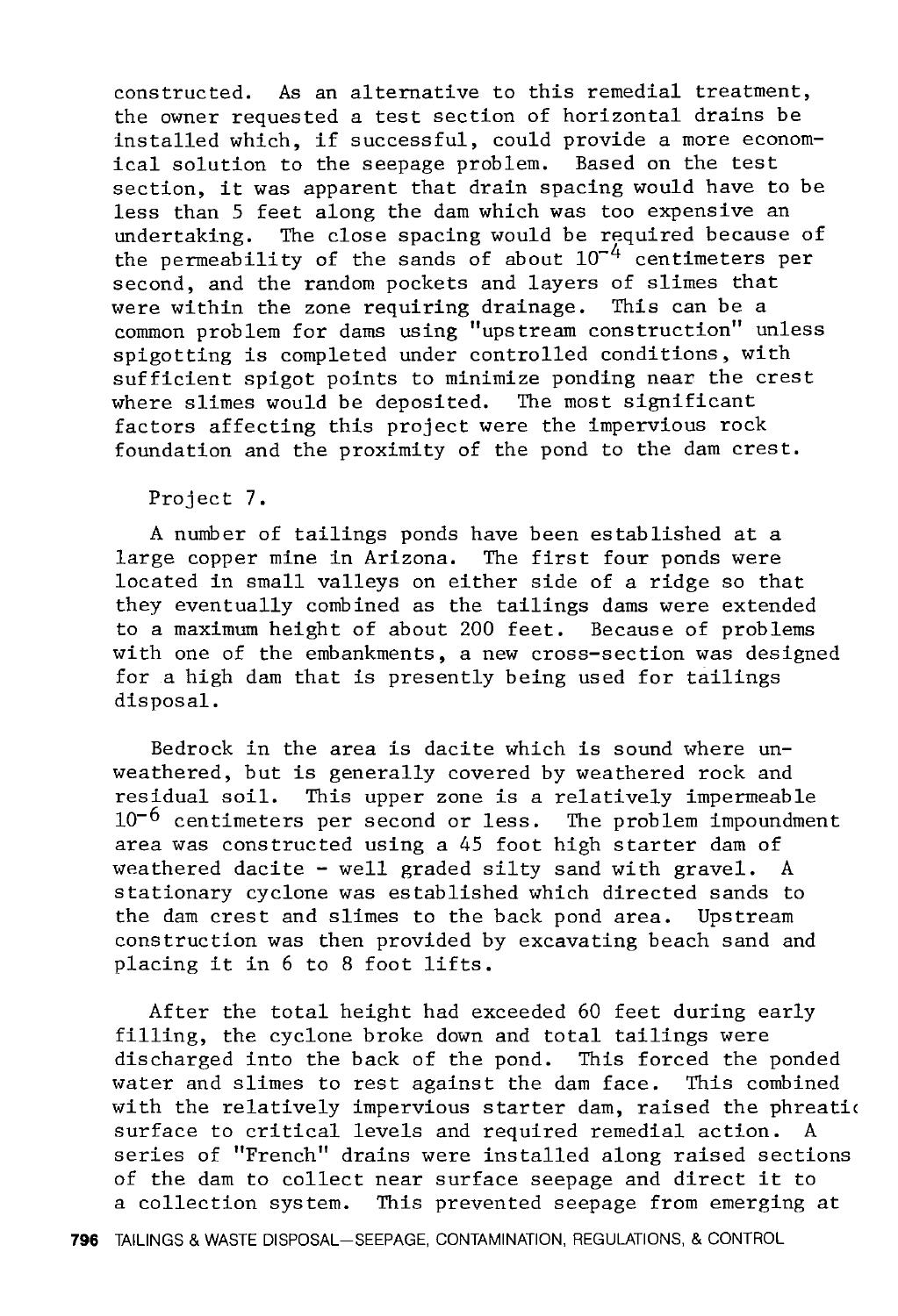the top of the starter dam. Provisions were then made to spigot total tailings from the dam crest and develop a beach at the face keeping the pond away.

The design of a new tailings disposal area required two starter dams. One dam initially stored sand tailings from a large cyclone while the second one was constructed 2500 feet<br>upstream to store the slimes overfilow. The 120 foot high upstream to store the slimes overfilow. main starter dam was constructed with a main downstream shell of broken rock in a 30 foot wide filter zone of minus 3 inch rock, and a 50 foot wide upstream zone of well graded broken conglomerate. A system of internal drains was incorporated into the final design.

Once the storage between the two starter dams was filled with sand, total tailings were discharged from the crest of the main starter dam so that standard upstream lifts could be used to complete the dam to its ultimate height of 630 feet.

With sand tailings stored behind the main starter dam and internal drains, a well designed system was established creating positive drainage and a low phreatic surface. For both the large dam system and the original pond, water level control was aided by establishing a minimum distance between dam crest and ponded water. For the large dam the pond setback varies from 200 feet at the starter dam level to 750 feet at the ultimate crest.

Project 8.

This project is relatively typical of the impact of government regulations on the construction of uranium tailings impoundments. The project is located in Wyoming and required the design of tailings dam embankments 50 feet high over an area of 3000 by 3000 feet. This project went through many stages of design, review and redesign as the regulatory agencies required more stringent controls against seepage loss. It was a case where the designers suggested three alternative methods for controlling seepage and providing a safe structure, and the regulatory authorities eventually insisted on all three procedures being utilized.

The dam is presently being constructed with alluvial silty sands and sandy silts with an upstream slope of 3 horizontal to 1 vertical and downstream slopes of 2 horizontal to 1 vertical above and below an intermediate 15 foot wide bench. Soil conditions below the impoundment area consist of low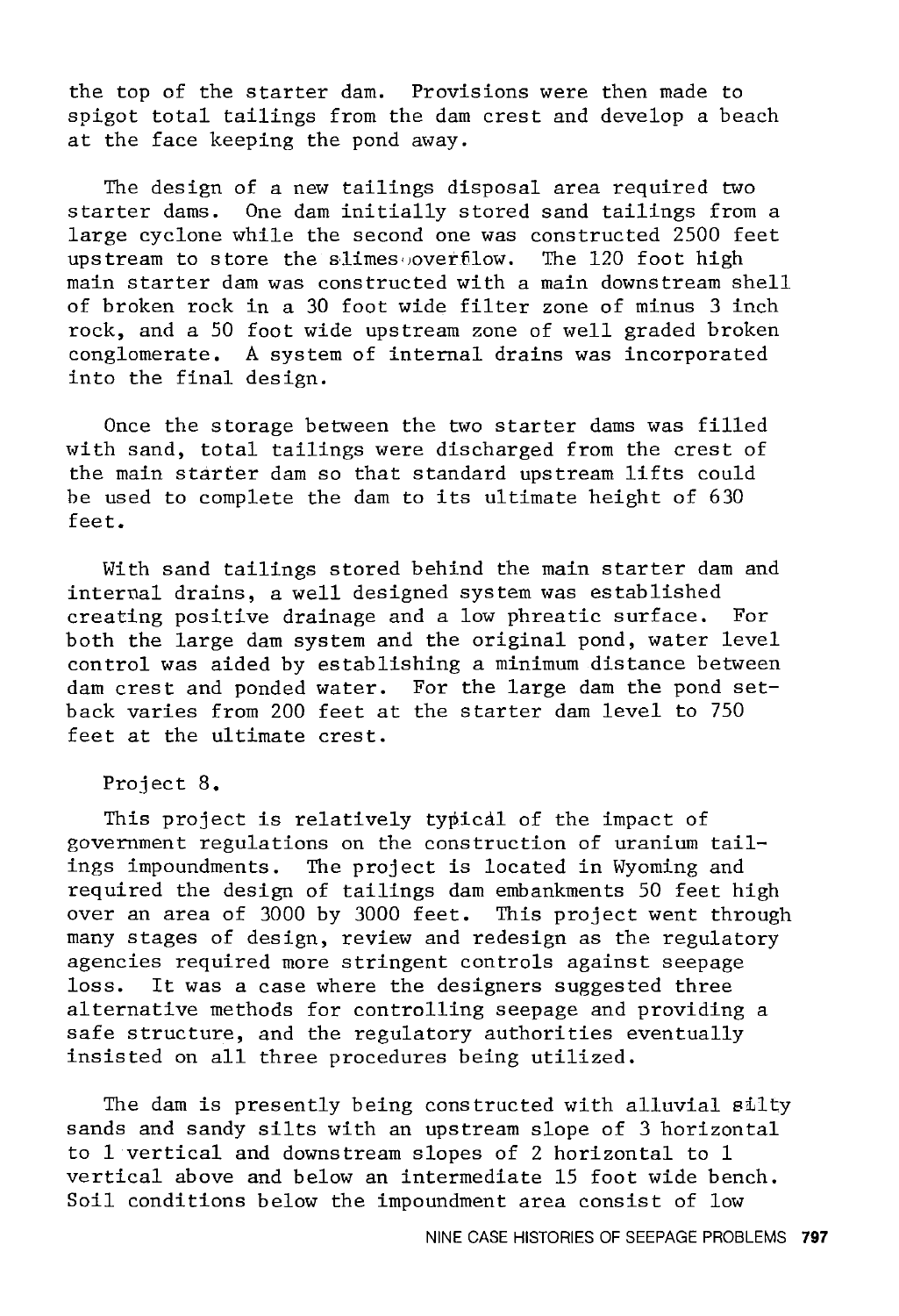permeability, poorly indurated siltstones and sandstones. This material has a measured permeability of  $10^{-5}$  centimeters per second, and a water table 90 feet below the existing ground surface.

Because of an apparent overreaction to the control of radioactive waste, the owner was forced to include synthetic<br>liners in the embankment and throughout the pond area. In liners in the embankment and throughout the pond area. addition the design was changed to require a 50-deep excavation below existing grade so that all tailings would be buried. The 50-foot high dam then forms a retention structure for stored liquids prior to effluent evaporation. Because of liner costs, the owner decided to construct the impoundment area in a grid of four stages so that capital costs could be deferred even though embankment costs would eventually be much higher.

The most serious concern to design consultants is the<br>arent need for redundant safety features. With the apparent need for redundant safety features. foundation material having such a low permeability and a significant capacity for radionuclide uptake by ion exchange, the need for placing a liner under the total impoundment facility was questioned. Even though the liner was utilized, the regulatory agency require an embankment stability analysis based on full saturation with 18 monitoring piezometers - requirements which are considered to be extremely conservative.

Project 9.

This tailings disposal project, located in the Shirley Basin, Wyoming, also involved uranium tailings. Foundation conditions consist of poorly indurated claystones and sandstones having relatively low permeability. The design included a maximum dam height of 60 feet, upstream and downstream slopes of 2 horizontal to 1 vertical and 2.5 to 1, respectively. The structure was raised in 3 stages with an impervious cut-off trench located at the toe of the first embankment stage. Succeeding stages were built in the downstream direction as shown on Figure 8. The main embankment section was constructed using a relatively low permeability clayey sand.

Of significance for this project was that the design required control of the phreatic surface with a chimney drain. Because it was not possible to find a suitable graded borrow material in the area that would satisfy filter criteria and provide the required drainage, it was necessary to satisfy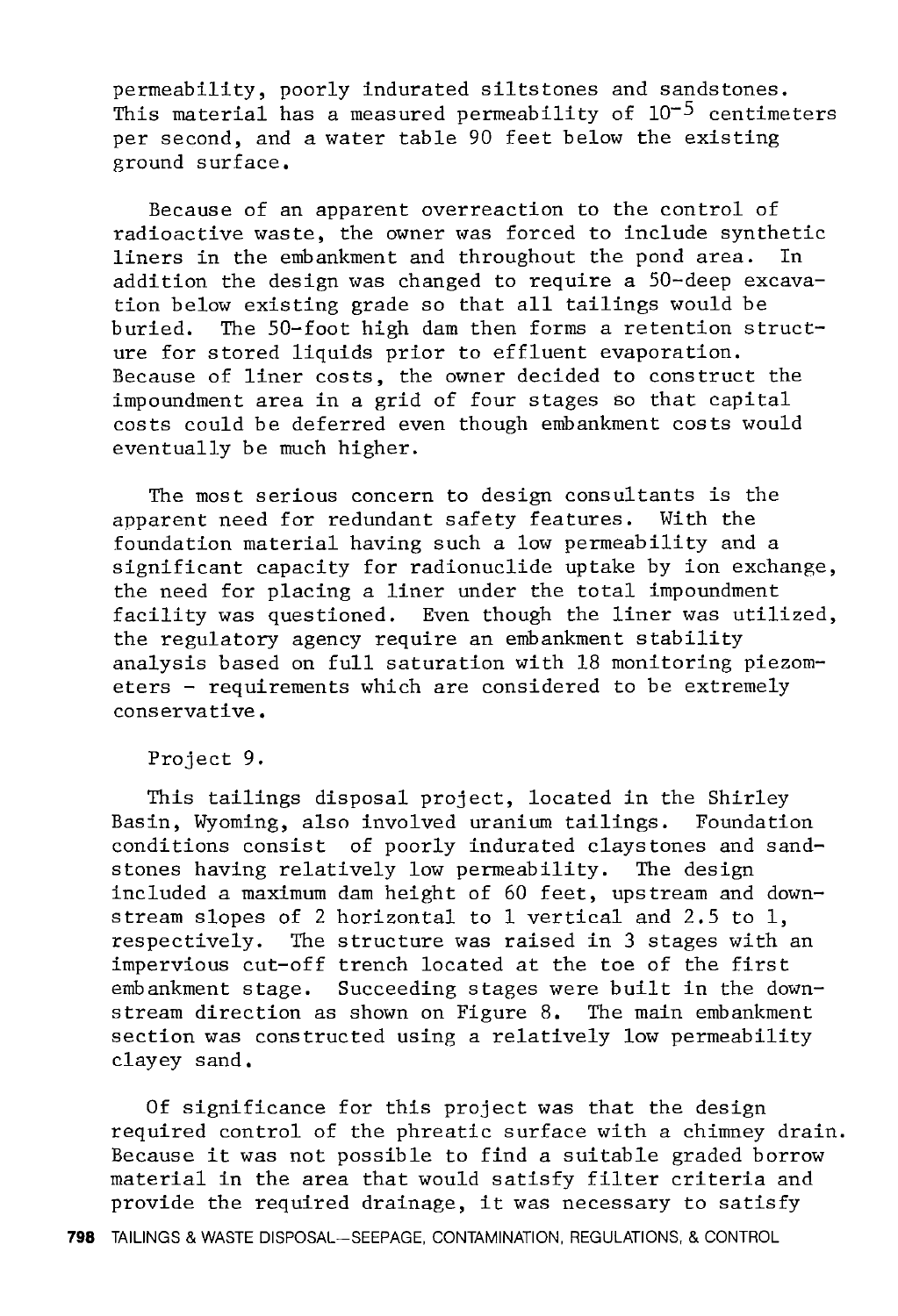